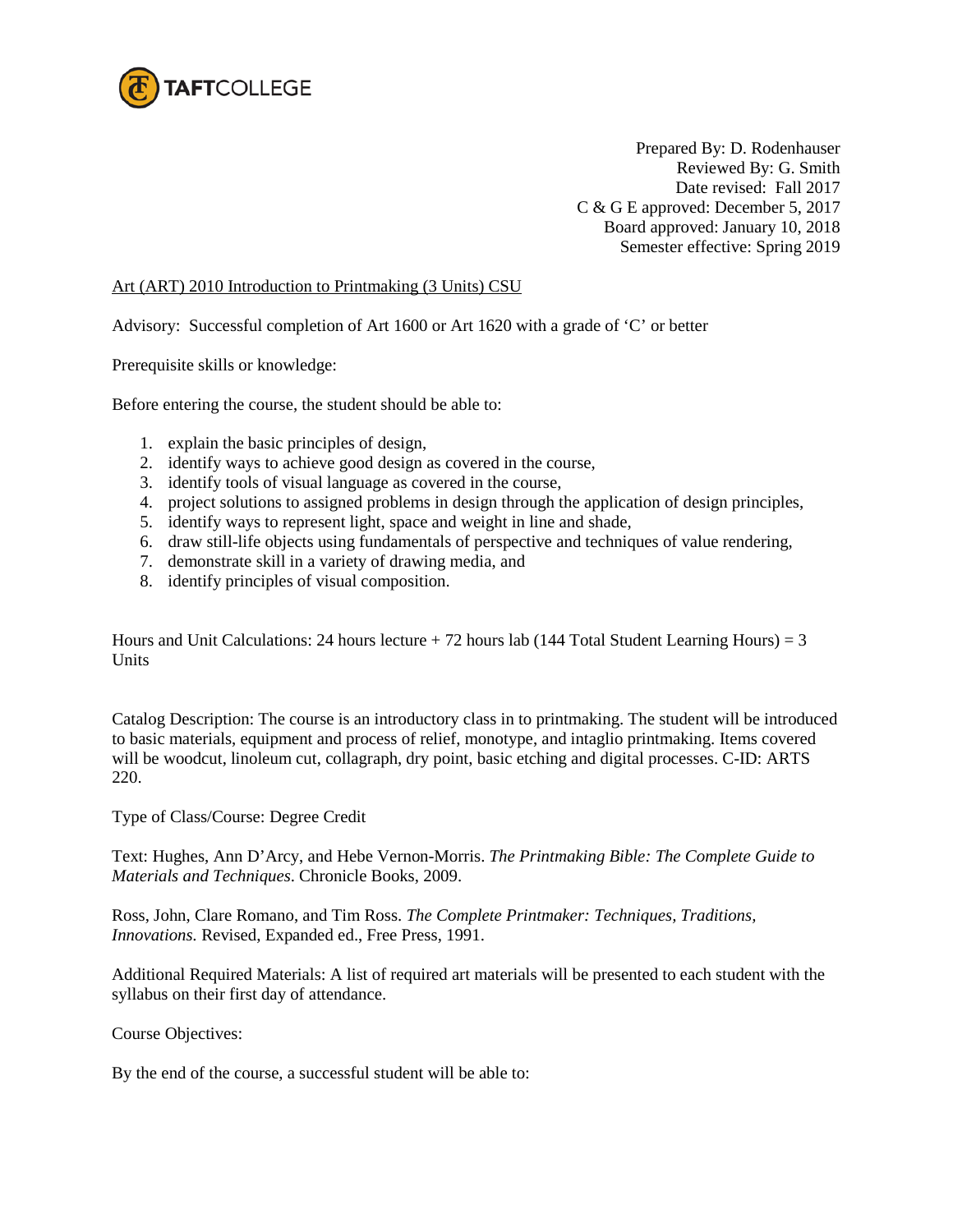

- 1. Create a portfolio of finished prints the successfully demonstrates:
	- a. Accurate plate registration
	- b. Professional and ready to display prints
- 2. Safely handle and maintain the printing press and other materials used in relief, monotype and intaglio printmaking,
- 3. Proper use and application of printmaking inks and their modifiers,
- 4. Successful color selection mixing,
- 5. Experiments with woodcuts, linoleum cuts, collagraph, photo and digital prints, dry-point, etching, and other intaglio methods,
- 6. Multiple color-plate prints,
- 7. Proper storage, handling, and presentation of finished work
- 8. Develop art work that translates personal ideas into visual images using both formal and conceptual approaches,
- 9. Critique in-progress and finished prints utilizing relevant terminology and concepts,
- 10. Create aesthetically complete compositions that demonstrate a working knowledge the elements and principles of design,
- 11. Identify elements and principles of design in a visual composition, and
- 12. Make individual aesthetic decisions and judgments related to their own artwork.

Course Scope and Content (Lecture):

| Unit I   | <b>Safety Hazards</b>                                         |                                                                    |  |  |
|----------|---------------------------------------------------------------|--------------------------------------------------------------------|--|--|
|          | А.                                                            | Proper and safe use of printmaking materials and tools             |  |  |
|          | В.                                                            | Safe storage and disposal of printmaking inks and materials        |  |  |
| Unit II  | The Perception of Color and Properties of Ink                 |                                                                    |  |  |
|          | А.                                                            | Proper use and application of printmaking inks and their modifiers |  |  |
|          | <b>B.</b>                                                     | Successful color selection mixing                                  |  |  |
|          | C.                                                            | Value, hue, intensity (chroma), and color temperature              |  |  |
|          | D.                                                            | Review of color and composition                                    |  |  |
| Unit III | History of Printmaking and Printmakers                        |                                                                    |  |  |
|          | А.                                                            | Discussion of traditional and contemporary prints                  |  |  |
|          | B.                                                            | Discussion of traditional and contemporary printmakers             |  |  |
|          | $C_{\cdot}$                                                   | Discussion of professional practices by printmakers                |  |  |
| Unit IV  | Creatively using Materials, Methods in Regards to Printmaking |                                                                    |  |  |
|          | А.                                                            | Explanation of various printmaking media                           |  |  |
|          | B.                                                            | Ascertaining personal technique                                    |  |  |
|          | C.                                                            | Relating personal technique with appropriate subject matter        |  |  |
|          | D.                                                            | Critical evaluation and critique of class projects                 |  |  |
|          |                                                               |                                                                    |  |  |

Course Scope and content (Laboratory):

- Unit I Handling, Maintenance, And Appropriate use of the Materials and Equipment used in Relief, Monotype and Intaglio Printmaking.
	- A. Safe use of printmaking materials and tools
	- B. Safe storage and disposal of printmaking inks and materials
	- C. Proper storage, handling and presentation of finished work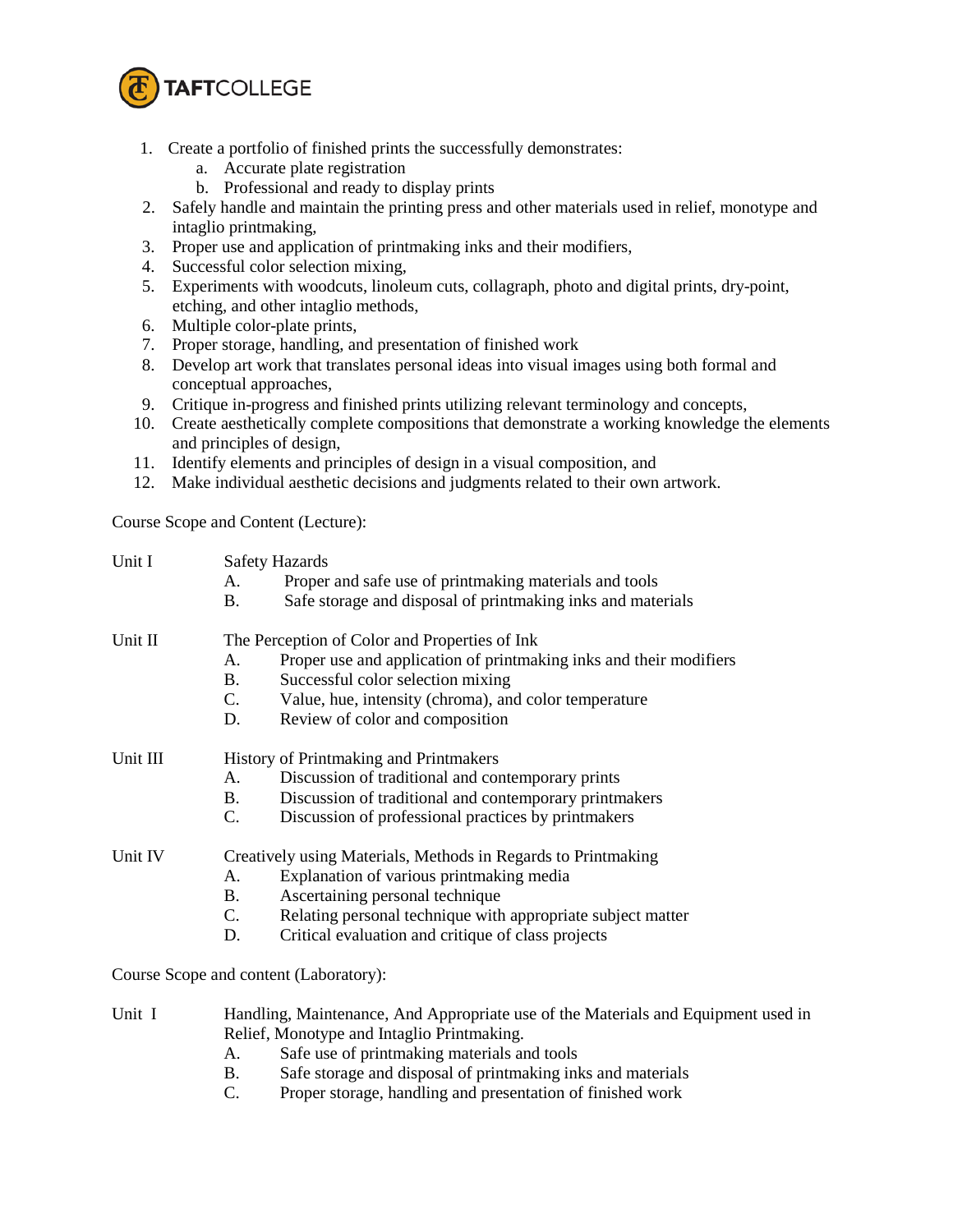

| Unit II  | Application of Knowledge to Materials  |                                                                                                                       |  |  |
|----------|----------------------------------------|-----------------------------------------------------------------------------------------------------------------------|--|--|
|          | A.                                     | Appropriate use of printmaking tools                                                                                  |  |  |
|          | <b>B.</b>                              | Appropriate use of supports when using printmaking media                                                              |  |  |
|          | C.                                     | Appropriate use of woodcuts, linoleum cuts, collagraph, digital prints, dry-point,<br>and etching.                    |  |  |
| Unit III | <b>Skill Practice</b>                  |                                                                                                                       |  |  |
|          | A.                                     | Skill practice with printmaking tools                                                                                 |  |  |
|          | <b>B.</b>                              | Skill practice with printmaking media                                                                                 |  |  |
|          | $C_{\cdot}$                            | Accurate registration of plate and paper in single and multiple-plate prints                                          |  |  |
| Unit IV  | <b>Ascertaining Personal Technique</b> |                                                                                                                       |  |  |
|          | А.                                     | Developing art work that translates personal ideas into visual images using both<br>formal and conceptual approaches  |  |  |
|          | В.                                     | Group and individual critiques of both in-progress and finished prints utilizing<br>relevant terminology and concepts |  |  |

The students in this class will spend a minimum of 3 hours per week outside of the regular class time doing the following:

- 1. Skill and technique practice
- 2. Problem solving activity or exercise

Methods of Instruction:

- 1. Activity and assigned projects<br>2. Individual and group criticism
- 2. Individual and group criticism<br>3. Class Discussions
- Class Discussions
- 4. Demonstrations
- 5. Student exhibitions

Methods of Evaluation:

- 1. Skill demonstrations, including:
	- a. Participation and performance on projects in class
	- b. Projects written assignments, quizzes, essays and reports
	- c. Oral presentation group and individual critiques in oral and written formats
	- d. Class work portfolio
	- e. Student Exhibition/Culminating Project

Supplemental Data:

| TOP Code: | 109900: Other Fine and Applied Arts |
|-----------|-------------------------------------|
|           |                                     |